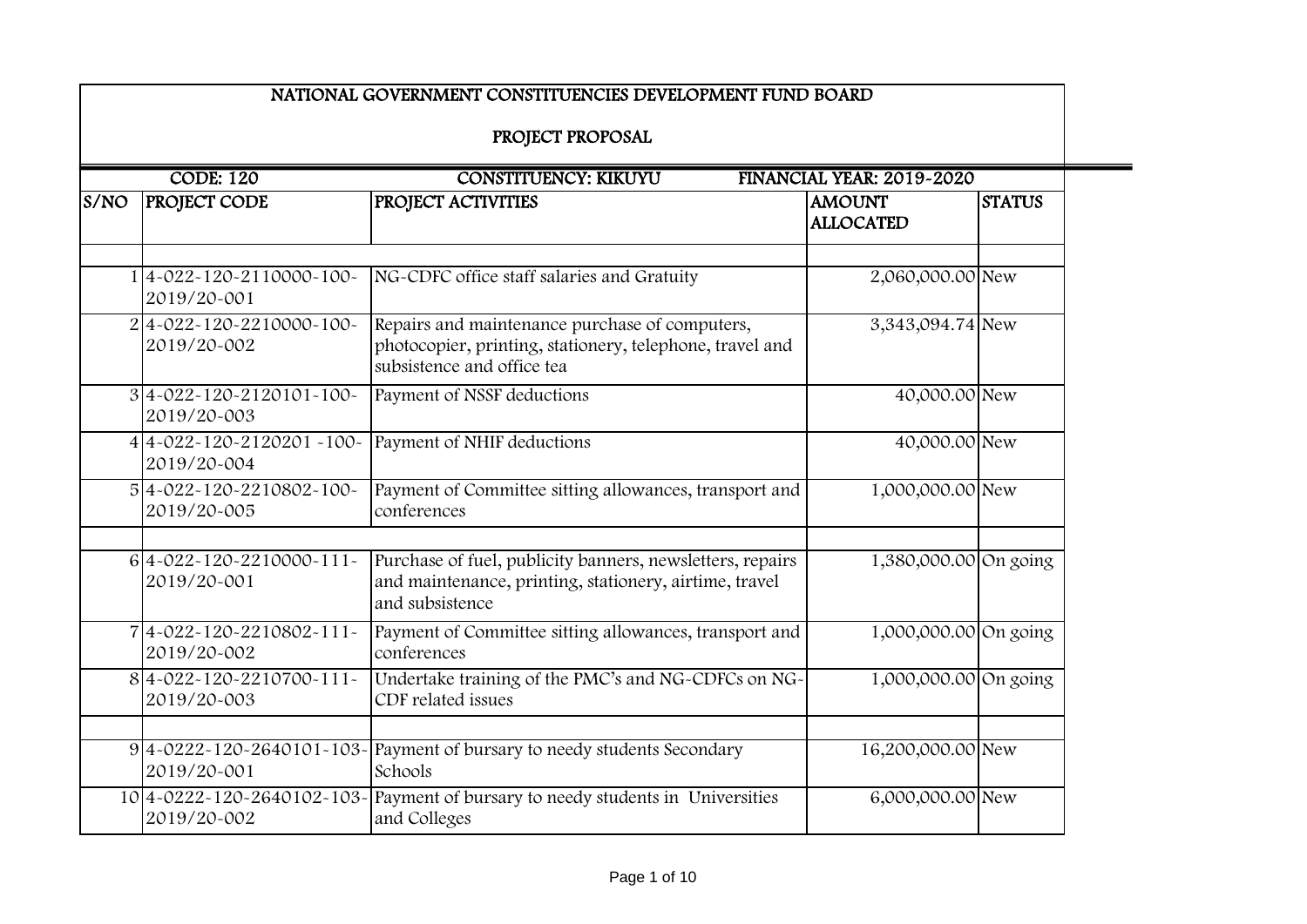|      | NATIONAL GOVERNMENT CONSTITUENCIES DEVELOPMENT FUND BOARD<br>PROJECT PROPOSAL |                                                                                                                                                                                                                                                                                                                                                     |                                   |               |  |  |
|------|-------------------------------------------------------------------------------|-----------------------------------------------------------------------------------------------------------------------------------------------------------------------------------------------------------------------------------------------------------------------------------------------------------------------------------------------------|-----------------------------------|---------------|--|--|
|      |                                                                               |                                                                                                                                                                                                                                                                                                                                                     |                                   |               |  |  |
|      | <b>CODE: 120</b><br><b>CONSTITUENCY: KIKUYU</b><br>FINANCIAL YEAR: 2019-2020  |                                                                                                                                                                                                                                                                                                                                                     |                                   |               |  |  |
| S/NO | <b>PROJECT CODE</b>                                                           | PROJECT ACTIVITIES                                                                                                                                                                                                                                                                                                                                  | <b>AMOUNT</b><br><b>ALLOCATED</b> | <b>STATUS</b> |  |  |
|      | 2019/20-003                                                                   | $11 4-0222-120-2640105-103-$ Payment of bursary to needy students in special schools                                                                                                                                                                                                                                                                | 1,000,000.00 New                  |               |  |  |
|      | 2019/20-004                                                                   | 12 4-0222-120-2640105-103- Providing of NHIF cover to poor families, older people<br>and the venerable persons, 830 persons                                                                                                                                                                                                                         | 5,000,000.00 New                  |               |  |  |
|      | $13 4-022-120-2640200-101-$<br>2019/20-001                                    | To cater for any unforeseen occurrences in the<br>constituency during the financial year.                                                                                                                                                                                                                                                           | 7,198,241.38 New                  |               |  |  |
|      | 14 4-022-120-2640509-112-<br>2019/20-001                                      | Leveling and fencing of Nachu Technical Training<br>Institute and Nachu secondary sports fields and fixing<br>gates .Sport ground leveling at Ksh.1m approximated<br>area 2500sm (excavations and earthworks).Fencing<br>works and gate fixing at Ksh.1,086,388, approximated<br>1200lm(fence using concrete posts, chain link and<br>barbed wire.) | 2,086,388.00 New                  |               |  |  |
|      | 154-022-120-2640510-110-<br>2019/20-001                                       | Construction of flood mitigation and control<br>structures (drainage and 4 Linear meter, 4 number<br>gabbions)                                                                                                                                                                                                                                      | 250,000.00 New                    |               |  |  |
|      | 164-022-120-2640510-110-<br>2019/20-001                                       | Construction of flood mitigation and control<br>structures (drainage and 4 Linear meter, 4 number<br>gabbions)                                                                                                                                                                                                                                      | 250,000.00 New                    |               |  |  |
|      | 174-022-120-2640510-110-<br>2019/20-002                                       | Purchase of 5000ltr water tank at Ksh50,000 and<br>gutters at Ksh.2,000                                                                                                                                                                                                                                                                             | 52,000.00 New                     |               |  |  |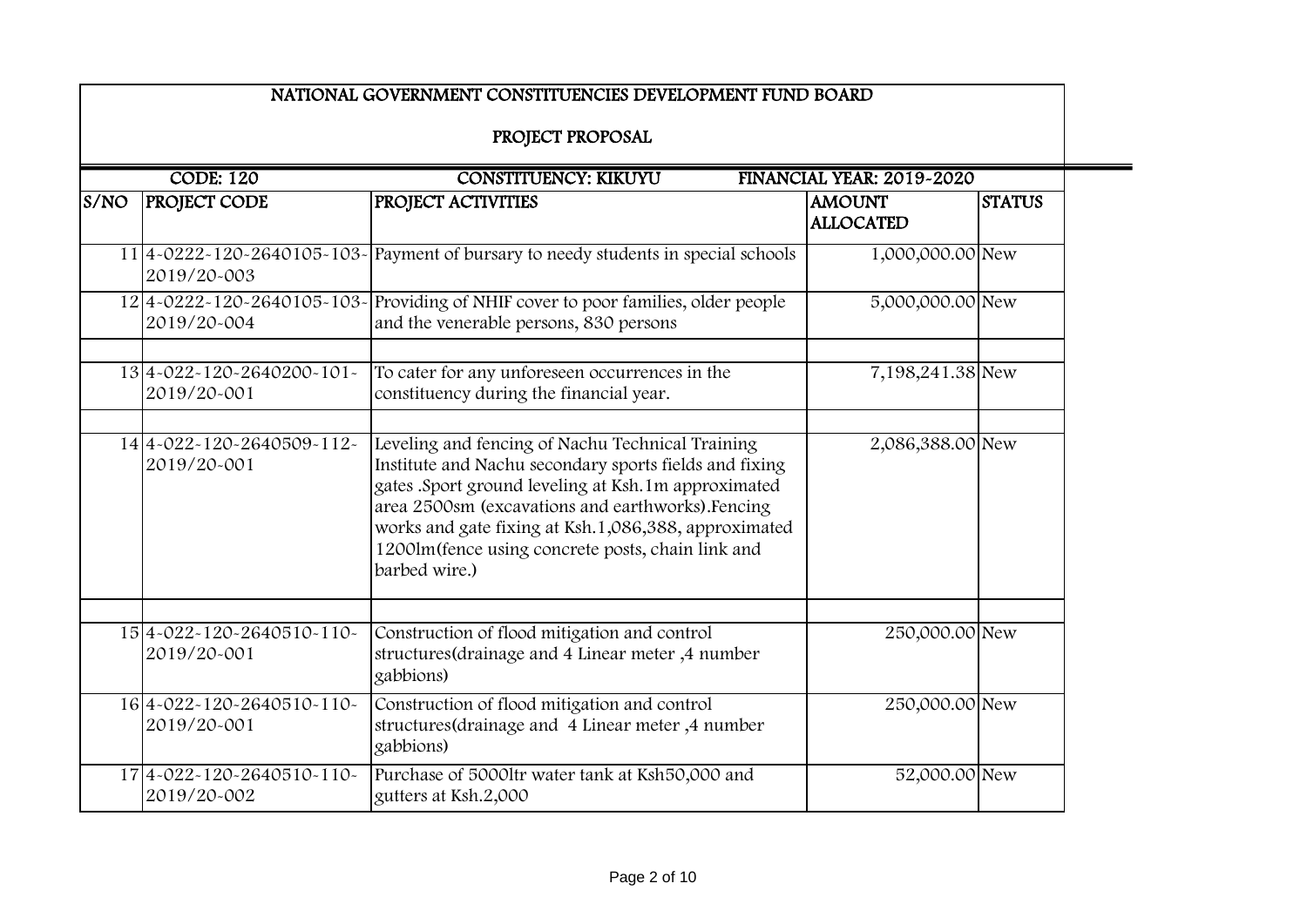| PROJECT PROPOSAL<br><b>CODE: 120</b><br><b>CONSTITUENCY: KIKUYU</b><br>FINANCIAL YEAR: 2019-2020 |                                                   |                                                                                                                                                                                                                  |                                   |               |
|--------------------------------------------------------------------------------------------------|---------------------------------------------------|------------------------------------------------------------------------------------------------------------------------------------------------------------------------------------------------------------------|-----------------------------------|---------------|
| S/NO                                                                                             | <b>PROJECT CODE</b>                               | PROJECT ACTIVITIES                                                                                                                                                                                               | <b>AMOUNT</b><br><b>ALLOCATED</b> | <b>STATUS</b> |
|                                                                                                  | $18 4-022-120-2640510-110-$<br>2019/20-003        | Purchase of 5000ltr water tank at Ksh50,000 and<br>gutters at Ksh.2,000                                                                                                                                          | 52,000.00 New                     |               |
|                                                                                                  | 194-022-120-2640510-110-<br>2019/20-004           | Purchase of 5000ltr water tank at Ksh50,000 and<br>gutters at Ksh.2,000                                                                                                                                          | 52,000.00 New                     |               |
|                                                                                                  | 20 4 - 022 - 120 - 2640510 - 110 -<br>2019/20-005 | Purchase of 5000ltr water tank at Ksh50,000 and<br>gutters at Ksh.2,000                                                                                                                                          | 52,000.00 New                     |               |
|                                                                                                  | 214-022-120-2640510-110-<br>2019/20-006           | Purchase of 50001tr water tank at Ksh50,000 and<br>gutters at Ksh.2,000                                                                                                                                          | 52,000.00 New                     |               |
|                                                                                                  | 224-022-120-2640510-110-<br>2019/20-007           | Purchase of 5000ltr water tank at Ksh50,000 and<br>gutters at Ksh.2,000                                                                                                                                          | 52,000.00 New                     |               |
|                                                                                                  | 234-022-120-2640510-110-<br>2019/20-008           | Purchase of 5000ltr water tank at Ksh50,000 and<br>gutters at Ksh.2,000                                                                                                                                          | 52,000.00 New                     |               |
|                                                                                                  | 24 4-022-120-2640510-110-<br>2019/20-009          | Purchase of 5000ltr water tank at Ksh50,000 and<br>gutters at Ksh.2,000                                                                                                                                          | 52,000.00 New                     |               |
|                                                                                                  | 254-022-120-2640510-110-<br>2019/20-010           | Purchase of 5000ltr water tank at Ksh50,000 and<br>gutters at Ksh.2,000                                                                                                                                          | 52,000.00 New                     |               |
|                                                                                                  | 26 4-022-120-2640510-110-<br>2019/20-011          | Purchase of 5000ltr water tank at Ksh50,000 and<br>gutters at Ksh.2,000                                                                                                                                          | 52,000.00 New                     |               |
|                                                                                                  | 274-022-120-2640507-113-<br>2019/20-001           | Completion of ongoing 5 staff quarters (Frame works,<br>roofing works, fixing doors and windows, external and<br>internal walls finishes, floor finishes, plumbing works<br>and electrical works) to completion. | 4,000,000.00 On going             |               |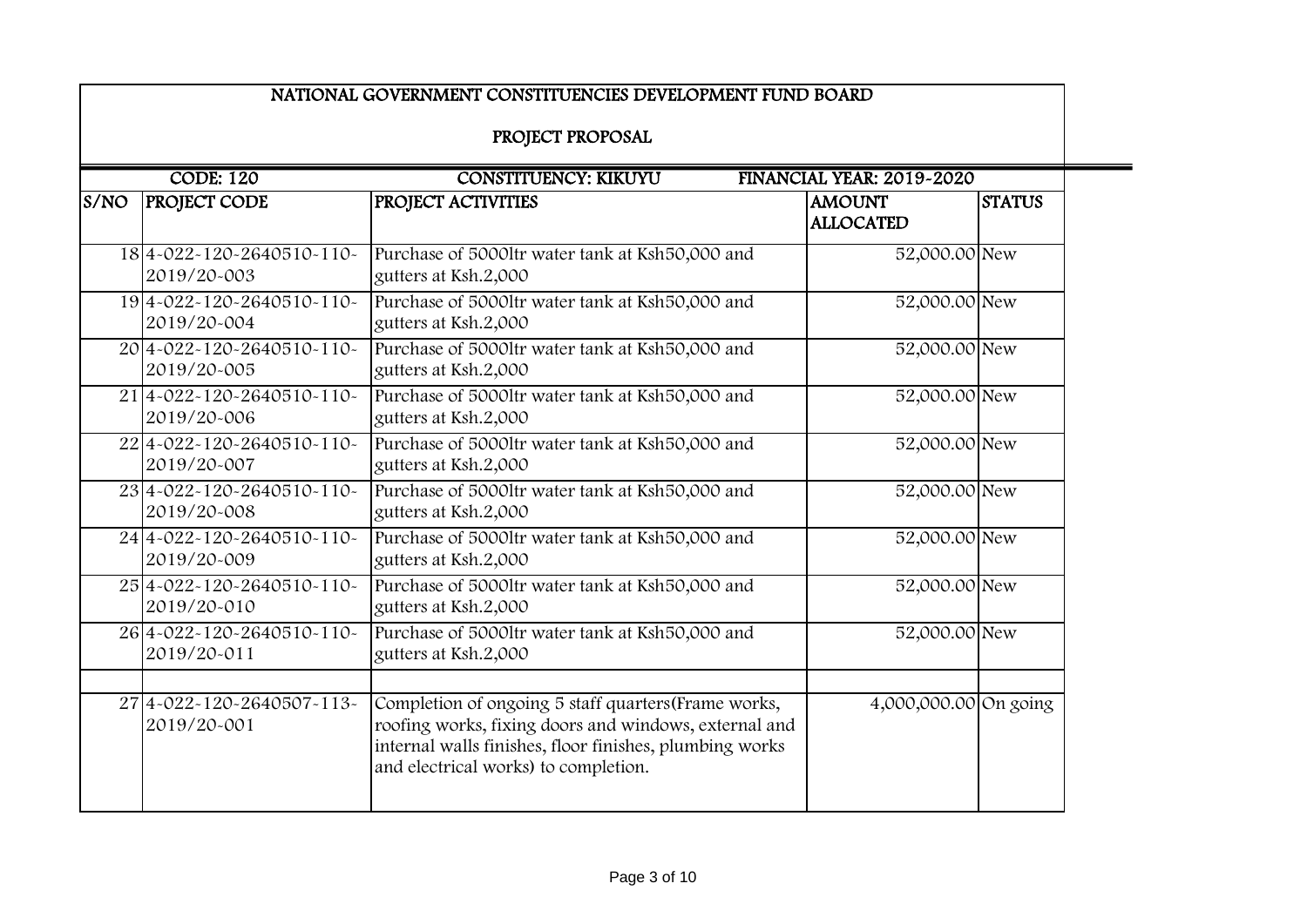|                                                                              |                                                    | NATIONAL GOVERNMENT CONSTITUENCIES DEVELOPMENT FUND BOARD                                                                                                                                                                 |                                   |               |  |
|------------------------------------------------------------------------------|----------------------------------------------------|---------------------------------------------------------------------------------------------------------------------------------------------------------------------------------------------------------------------------|-----------------------------------|---------------|--|
| PROJECT PROPOSAL                                                             |                                                    |                                                                                                                                                                                                                           |                                   |               |  |
| <b>CODE: 120</b><br><b>CONSTITUENCY: KIKUYU</b><br>FINANCIAL YEAR: 2019-2020 |                                                    |                                                                                                                                                                                                                           |                                   |               |  |
| S/NO                                                                         | <b>PROJECT CODE</b>                                | PROJECT ACTIVITIES                                                                                                                                                                                                        | <b>AMOUNT</b><br><b>ALLOCATED</b> | <b>STATUS</b> |  |
|                                                                              | 284-022-120-2640507-113-<br>2019/20-002            | Construction of 4 office units at Ksh.2.5m, 3 door toilet<br>and urinal at Ksh.O.5m(substructures works, frames,<br>walling, roofing works, fixing doors and window, all<br>finishes and electrical works) to completion. | 3,000,000.00 New                  |               |  |
|                                                                              | 294-022-120-2640507-113-<br>2019/20-003            | Completion of 5 door Admin block (Roofing works,<br>fixing doors and windows, external and internal walls<br>finishes, floors finishes and electrical works.)                                                             | 2,000,000.00 On going             |               |  |
|                                                                              | 30 4 - 022 - 120 - 2630 204 - 104 -<br>2019/20-001 | Reconstruction of 3 classromms (Demolitions, frame<br>work, roofing works, verandah construction, floor<br>works, all finishes, fixing doors and windows and<br>electrical works) to completion                           | 1,500,000.00 New                  |               |  |
|                                                                              | 314-022-120-2630204-104-<br>2019/20-002            | Renovation of 8 classrooms (Reroofing, external and<br>internal finishes, doors replacement, floor works and<br>electrical works) to completion                                                                           | 2,000,000.00 New                  |               |  |
|                                                                              | 324-022-120-2630204-104-<br>2019/20-003            | Fencing school compound approximately 300 linear<br>meters approx. 100 concrete poles , chain link and<br>barbed wire at Ksh.430,000 and fixing school gate at<br>Ksh.70,000 to completion                                | 500,000.00 New                    |               |  |
|                                                                              | 334-022-120-2630204-104-<br>2019/20-004            | Completion of 150 students capacity<br>Dormitory (external and internal walls finishes, Tiling<br>works, plumbing works and electrical works) to<br>completion started in FY 2018/19                                      | 1,000,000.00 On going             |               |  |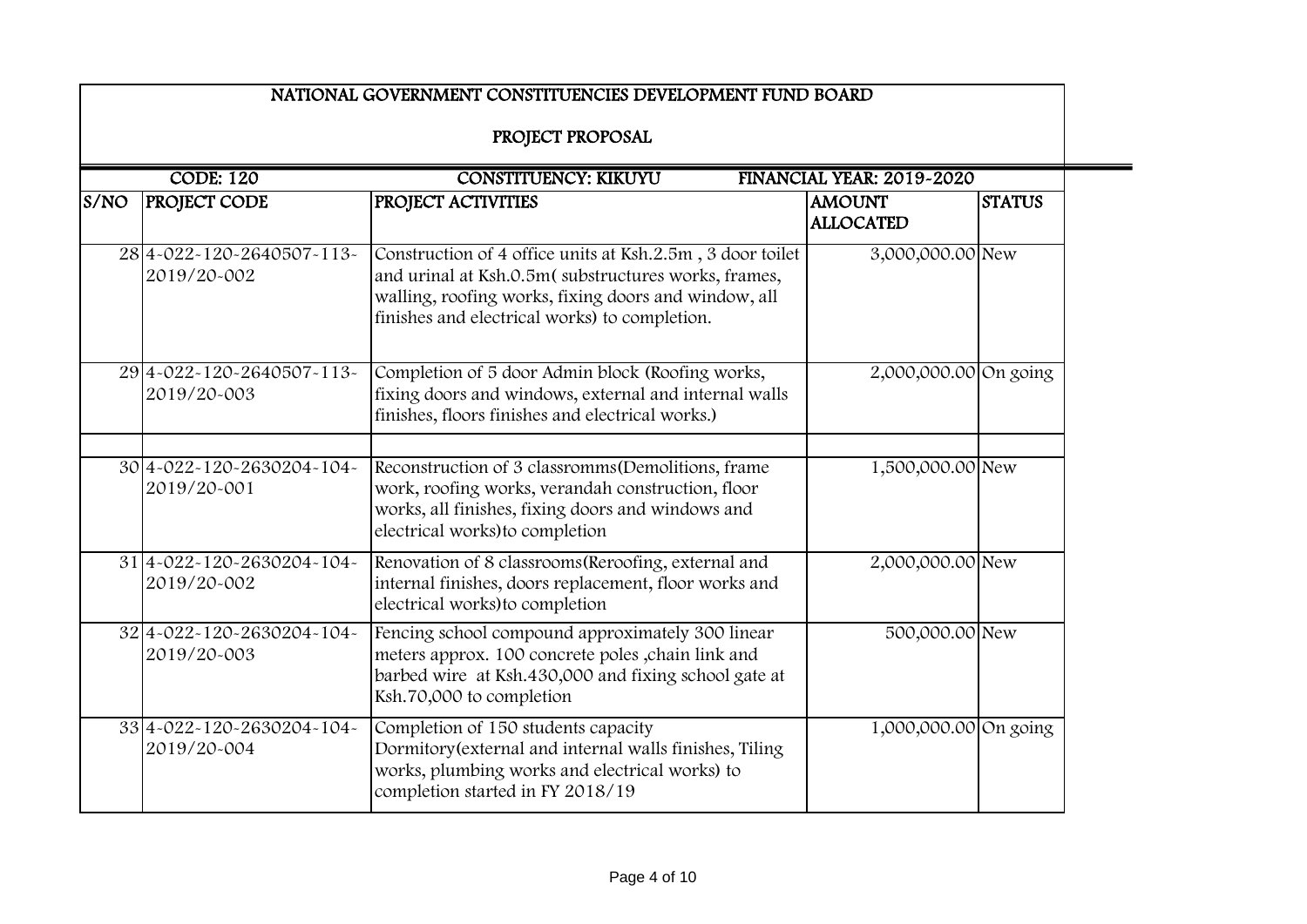|                                                                              |                                          | NATIONAL GOVERNMENT CONSTITUENCIES DEVELOPMENT FUND BOARD<br>PROJECT PROPOSAL                                                                                                                                                                                                                                                                       |                                   |               |  |
|------------------------------------------------------------------------------|------------------------------------------|-----------------------------------------------------------------------------------------------------------------------------------------------------------------------------------------------------------------------------------------------------------------------------------------------------------------------------------------------------|-----------------------------------|---------------|--|
| <b>CODE: 120</b><br><b>CONSTITUENCY: KIKUYU</b><br>FINANCIAL YEAR: 2019-2020 |                                          |                                                                                                                                                                                                                                                                                                                                                     |                                   |               |  |
| S/NO                                                                         | <b>PROJECT CODE</b>                      | PROJECT ACTIVITIES                                                                                                                                                                                                                                                                                                                                  | <b>AMOUNT</b><br><b>ALLOCATED</b> | <b>STATUS</b> |  |
|                                                                              | 34 4-022-120-2630204-104-<br>2019/20-005 | Construction of 7 doors Administration block (<br>Demolitions, substructures works, frame works, roofing<br>works fixing doors and windows, all finishes and<br>electrical work) at KSh.1.8m to completion.Renovation<br>of 3 classrooms (demolitions, walling, frame works,<br>roofing works fixing doors) at Ksh2.2m to completion                | 4,000,000.00 New                  |               |  |
|                                                                              | 354-022-120-2630204-104-<br>2019/20-006  | Completion of 3 2nd floor classrooms (Frame works,<br>roofing works, fixing doors and windows, external and<br>internal walls finishes, floor finishes, and electrical<br>works) to completion. KSh3m in FY 2017/18 completed<br>3 groundfloor classrooms and Ksh3m in FY 2018/19<br>completed 3 1st floor classrooms                               | 4,000,000.00 On going             |               |  |
|                                                                              | 364-022-120-2630204-104-<br>2019/20-007  | Construction of 2 classrooms (substructures work,<br>walling, frames, roofing work, fixing doors and<br>windows, all finishes and electrical works) to<br>completion.                                                                                                                                                                               | 2,000,000.00 New                  |               |  |
|                                                                              | 374-022-120-2630204-104-<br>2019/20-008  | Renovation of 6 classrooms(roof painting, floor<br>screeding, external walls plastering and painting<br>works) at Ksh1.2m to completion.6 doors 4 offices<br>Admin renovation (demolitions, substructures works,<br>walling, frame work, roofing work fixing doors and<br>windows, all finishes and electrical works) at Ksh.0.8m<br>to completion. | 2,000,000.00 New                  |               |  |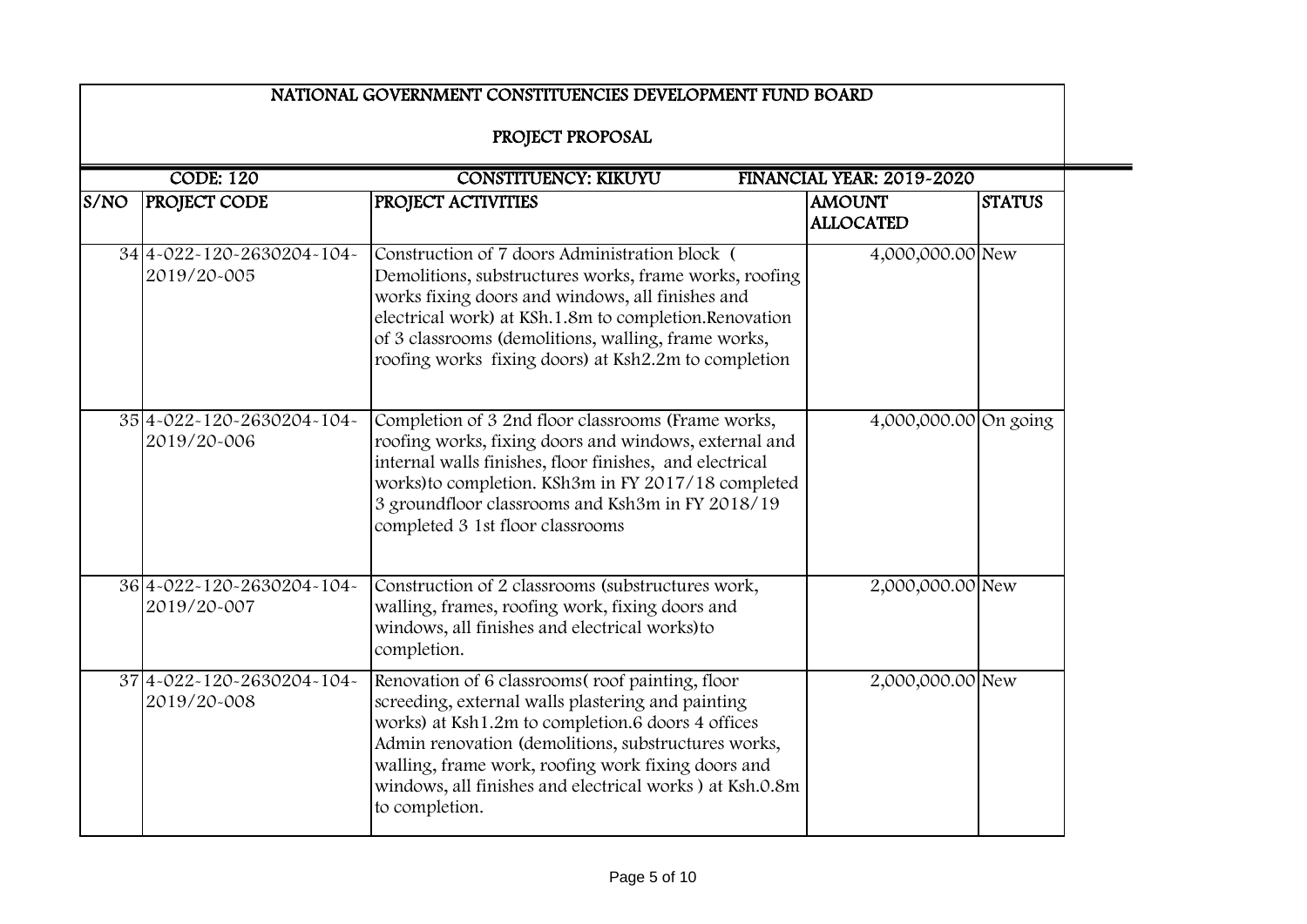| NATIONAL GOVERNMENT CONSTITUENCIES DEVELOPMENT FUND BOARD |                                                                              |                                                                                                                                                                                                                                                                                                                                                                                                                                                                                                                                                                                                          |                                   |               |  |
|-----------------------------------------------------------|------------------------------------------------------------------------------|----------------------------------------------------------------------------------------------------------------------------------------------------------------------------------------------------------------------------------------------------------------------------------------------------------------------------------------------------------------------------------------------------------------------------------------------------------------------------------------------------------------------------------------------------------------------------------------------------------|-----------------------------------|---------------|--|
|                                                           | PROJECT PROPOSAL                                                             |                                                                                                                                                                                                                                                                                                                                                                                                                                                                                                                                                                                                          |                                   |               |  |
|                                                           | <b>CODE: 120</b><br><b>CONSTITUENCY: KIKUYU</b><br>FINANCIAL YEAR: 2019-2020 |                                                                                                                                                                                                                                                                                                                                                                                                                                                                                                                                                                                                          |                                   |               |  |
| S/NO                                                      | <b>PROJECT CODE</b>                                                          | PROJECT ACTIVITIES                                                                                                                                                                                                                                                                                                                                                                                                                                                                                                                                                                                       | <b>AMOUNT</b><br><b>ALLOCATED</b> | <b>STATUS</b> |  |
|                                                           | 384-022-120-2630204-104-<br>2019/20-009                                      | Re-construction of 7 doors Admin block into 4<br>offices (demolitions, substructures works, walling, frame<br>work, roofing work fixing doors and windows, all<br>finishes and electrical works) at Ksh. 1.5m to<br>completion .Renovation of 4 classes renovation (Roofing<br>works, external walls plastering, painting works, doors<br>replacement, fixing windows, floor screedings and<br>electrical works) at Ksh.1.5m to completion                                                                                                                                                               | 3,000,000.00 New                  |               |  |
|                                                           | 394-022-120-2630204-104-<br>2019/20-010                                      | Completion of 3 1st floor classrooms (walling, frames,<br>roofing work, fixing doors and windows, all finishes,<br>and electrical works) to completion                                                                                                                                                                                                                                                                                                                                                                                                                                                   | 3,000,000.00 On going             |               |  |
|                                                           | 40 4-022-120-2630204-104-<br>2019/20-011                                     | Renovation of 9 classrooms (Wall demolitions, frame<br>works, re-roofing, fixing windows, external walls<br>plastering, painting works, floors screeding and<br>electrical works) at Ksh.4m to completion. Construction<br>of 8 doors admin block(substructures work, walling,<br>frames, roofing work, fixing doors and windows, all<br>finishes and electrical works) at Ksh.3m to<br>completion.Casting of first floor slab for 200 capacity<br>school hall(substructures works, frames, external walls<br>finishes floors finishes, painting works and electrical<br>works) at Ksh.3m to completion. | 10,000,000.00 New                 |               |  |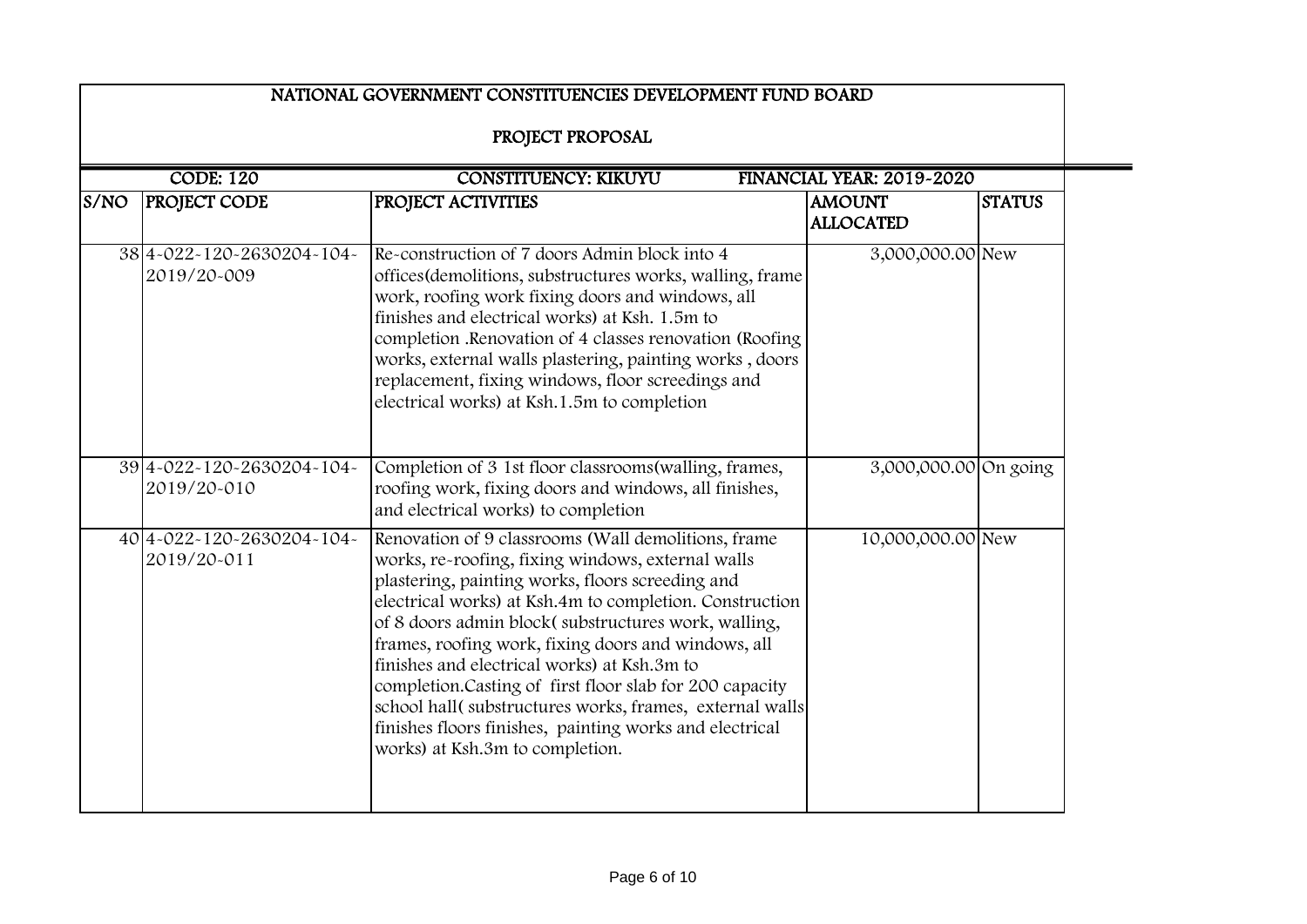|      |                                          | NATIONAL GOVERNMENT CONSTITUENCIES DEVELOPMENT FUND BOARD                                                                                                                                                                                                                                                       |                                   |               |
|------|------------------------------------------|-----------------------------------------------------------------------------------------------------------------------------------------------------------------------------------------------------------------------------------------------------------------------------------------------------------------|-----------------------------------|---------------|
|      |                                          | PROJECT PROPOSAL                                                                                                                                                                                                                                                                                                |                                   |               |
|      | <b>CODE: 120</b>                         | <b>CONSTITUENCY: KIKUYU</b>                                                                                                                                                                                                                                                                                     | FINANCIAL YEAR: 2019-2020         |               |
| S/NO | <b>PROJECT CODE</b>                      | PROJECT ACTIVITIES                                                                                                                                                                                                                                                                                              | <b>AMOUNT</b><br><b>ALLOCATED</b> | <b>STATUS</b> |
|      | 41 4-022-120-2630204-104-<br>2019/20-012 | Completion of 6 doors Admin block (roofing works,<br>fixing doors and windows, external and internal walls<br>finishes, floors finishes and electrical works) at Kshs.2m<br>to completion. Fixing cabro approximated area 1500sm<br>(excavations, backfillings, and laying cabros) at<br>Kshs.1m to completion. | 3,000,000.00 On going             |               |
|      | 424-022-120-2630204-104-<br>2019/20-013  | Purchase of 100 Students Chairs and lockers at<br>Ksh.6,000 per set                                                                                                                                                                                                                                             | 600,000.00 New                    |               |
|      | 434-022-120-2630204-104-<br>2019/20-014  | Purchase of 100 Students Chairs and lockers at<br>Ksh.6,000 per set                                                                                                                                                                                                                                             | 600,000.00 New                    |               |
|      | 44 4-022-120-2630204-104-<br>2019/20-015 | Purchase of 100 Students Chairs and lockers at<br>Kshs.6,000 per set                                                                                                                                                                                                                                            | 600,000.00 New                    |               |
|      | 454-022-120-2630204-104-<br>2019/20-016  | Purchase of 100 Students Chairs and lockers at<br>Kshs.6,000 per set                                                                                                                                                                                                                                            | 600,000.00 New                    |               |
|      | 464-022-120-2630204-104-<br>2019/20-017  | Purchase of 100 Students Chairs and lockers at<br>Kshs.6,000 per set                                                                                                                                                                                                                                            | 600,000.00 New                    |               |
|      | 47 4-022-120-2630204-104-<br>2019/20-018 | Purchase of 100 Students Chairs and lockers at<br>Kshs.6,000 per set                                                                                                                                                                                                                                            | 600,000.00 New                    |               |
|      | 484-022-120-2630204-104-<br>2019/20-019  | Purchase of Students 50 Chairs and lockers at<br>Kshs.6,000 per set                                                                                                                                                                                                                                             | 300,000.00 New                    |               |
|      | 494-022-120-2630204-104-<br>2019/20-020  | Purchase of Students 50 Chairs and lockers at<br>Kshs.6,000 per set                                                                                                                                                                                                                                             | 300,000.00 New                    |               |
|      | 504-022-120-2630204-104-<br>2019/20-021  | Purchase of Students 50 Chairs and lockers at<br>Kshs.6,000 per set                                                                                                                                                                                                                                             | 300,000.00 New                    |               |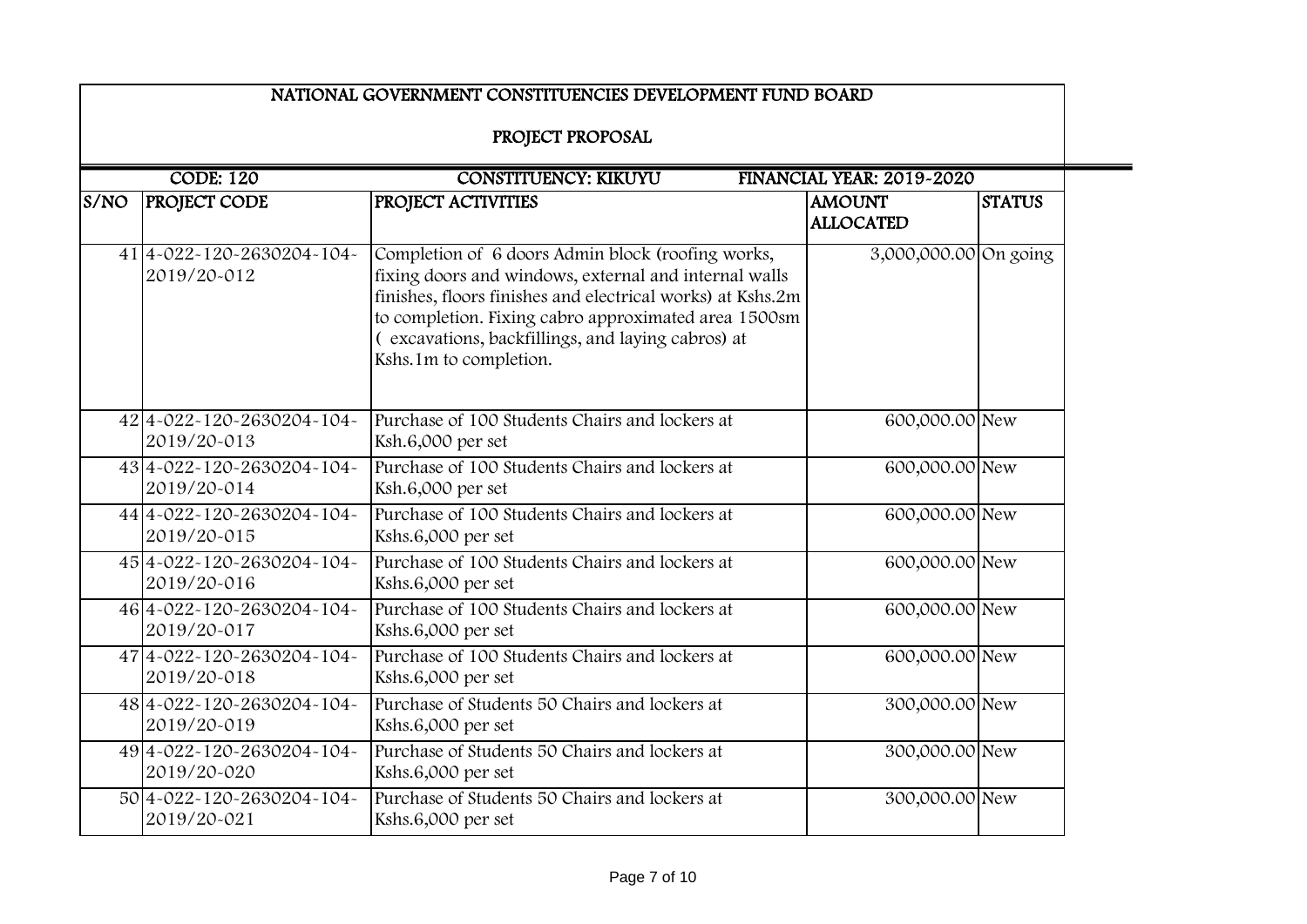|      | <b>CODE: 120</b><br><b>CONSTITUENCY: KIKUYU</b><br>FINANCIAL YEAR: 2019-2020 |                                                                                                                                                                                                                                                                                                                                                                                                                                                                                                                                |                                   |               |  |
|------|------------------------------------------------------------------------------|--------------------------------------------------------------------------------------------------------------------------------------------------------------------------------------------------------------------------------------------------------------------------------------------------------------------------------------------------------------------------------------------------------------------------------------------------------------------------------------------------------------------------------|-----------------------------------|---------------|--|
| S/NO | <b>PROJECT CODE</b>                                                          | PROJECT ACTIVITIES                                                                                                                                                                                                                                                                                                                                                                                                                                                                                                             | <b>AMOUNT</b><br><b>ALLOCATED</b> | <b>STATUS</b> |  |
|      | 51 4-022-120-2630204-104-<br>2019/20-022                                     | Purchase of Students 50 Chairs and lockers at<br>Kshs.6,000 per set                                                                                                                                                                                                                                                                                                                                                                                                                                                            | 300,000.00 New                    |               |  |
|      | 524-022-120-2630205-104-<br>2019/20-023                                      | Purchase of 100 Students Chairs and lockers at<br>Kshs.6,000 per set                                                                                                                                                                                                                                                                                                                                                                                                                                                           | 600,000.00 New                    |               |  |
|      | 534-022-120-2630205-104-<br>2019/20-024                                      | Purchase of 100 Students Chairs and lockers at<br>Kshs.6,000 per set                                                                                                                                                                                                                                                                                                                                                                                                                                                           | 600,000.00 New                    |               |  |
|      | 544-022-120-2630205-104-<br>2018/19-001                                      | Construction of 2 storeyed classrooms (substructures<br>works, frames, walling fixing doors and window,<br>finishes and electrical works) to completion                                                                                                                                                                                                                                                                                                                                                                        | 3,000,000.00 New                  |               |  |
|      | 554-022-120-2630205-104-<br>2018/19-002                                      | Construction of 6 first floor classrooms (substructures)<br>works, frames, walling fixing doors and window,<br>finishes and electrical works) at Ksh9m to completion.<br>Construction of Septic tank & soak pit (substructure<br>work, work frames manholes construction and french<br>drains) at Ksh.1.5m to completion.<br>Construction of staff toilets 4 doors and urinal<br>substructure works, frames, walling fixing doors and<br>windows, finishes, plumbing works and electrical<br>works) at Ksh.1.5m to completion. | 12,000,000.00 New                 |               |  |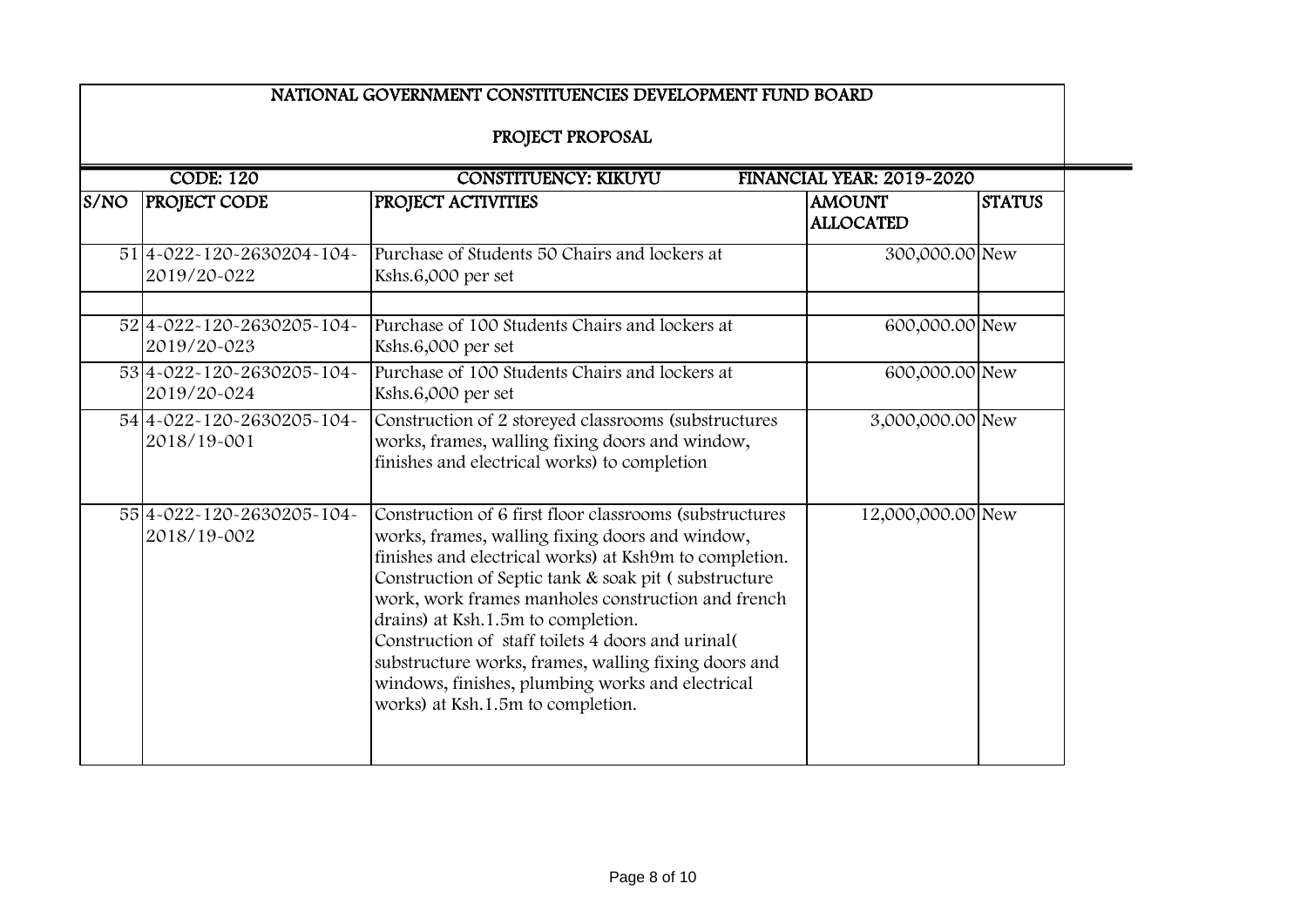|      | NATIONAL GOVERNMENT CONSTITUENCIES DEVELOPMENT FUND BOARD<br>PROJECT PROPOSAL<br><b>CODE: 120</b><br><b>CONSTITUENCY: KIKUYU</b><br>FINANCIAL YEAR: 2019-2020 |                                                                                                                                                                                                                                                                                                                                                                               |                                   |               |  |
|------|---------------------------------------------------------------------------------------------------------------------------------------------------------------|-------------------------------------------------------------------------------------------------------------------------------------------------------------------------------------------------------------------------------------------------------------------------------------------------------------------------------------------------------------------------------|-----------------------------------|---------------|--|
|      |                                                                                                                                                               |                                                                                                                                                                                                                                                                                                                                                                               |                                   |               |  |
| S/NO | <b>PROJECT CODE</b>                                                                                                                                           | PROJECT ACTIVITIES                                                                                                                                                                                                                                                                                                                                                            | <b>AMOUNT</b><br><b>ALLOCATED</b> | <b>STATUS</b> |  |
|      | 564-022-120-2630205-104-<br>2018/19-003                                                                                                                       | Construction of a 500 students capacity school<br>multipurpose hall and kitchen, (substructures work,<br>walling, frames, roofing work, fixing doors and<br>windows, all finishes, plumbing works and electrical<br>works) to completion                                                                                                                                      | 6,000,000.00 New                  |               |  |
|      | 57 4 - 022 - 120 - 2630205 - 104 -<br>2018/19-004                                                                                                             | Renovation of 7 classrooms(roofing works, external<br>and internal walls finishes, floors finishes, doors<br>replacement and electrical works.) at Ksh2m to<br>completion .Renovation of 200 students capacity school<br>hall (roofing works, external and internal walls finishes,<br>floors finishes, doors replacement and electrical works.)<br>at Kshs.1m to completion. | 3,000,000.00 New                  |               |  |
|      | 584-022-120-2630205-104-<br>2018/19-005                                                                                                                       | Completion of 100 capacity students<br>Dormitory (external walls finishes, floors finishes,<br>internal walls finishes and electrical works)                                                                                                                                                                                                                                  | 3,000,000.00 On going             |               |  |
|      | 594-022-120-2630205-104-<br>2018/19-006                                                                                                                       | Completion of 4 1st floor classrooms (Frame works,<br>roofing works, fixing doors and windows, external and<br>internal walls finishes, floor finishes, and electrical<br>works) to completion                                                                                                                                                                                | 3,000,000.00 On going             |               |  |
|      | 60 4 - 022 - 120 - 2630 205 - 104 -<br>2018/19-007                                                                                                            | Construction of 150 students capacity Dormitory (<br>substructures work, walling, frames, roofing work,<br>fixing doors and windows, all finishes, and electrical<br>works)                                                                                                                                                                                                   | 4,000,000.00 New                  |               |  |